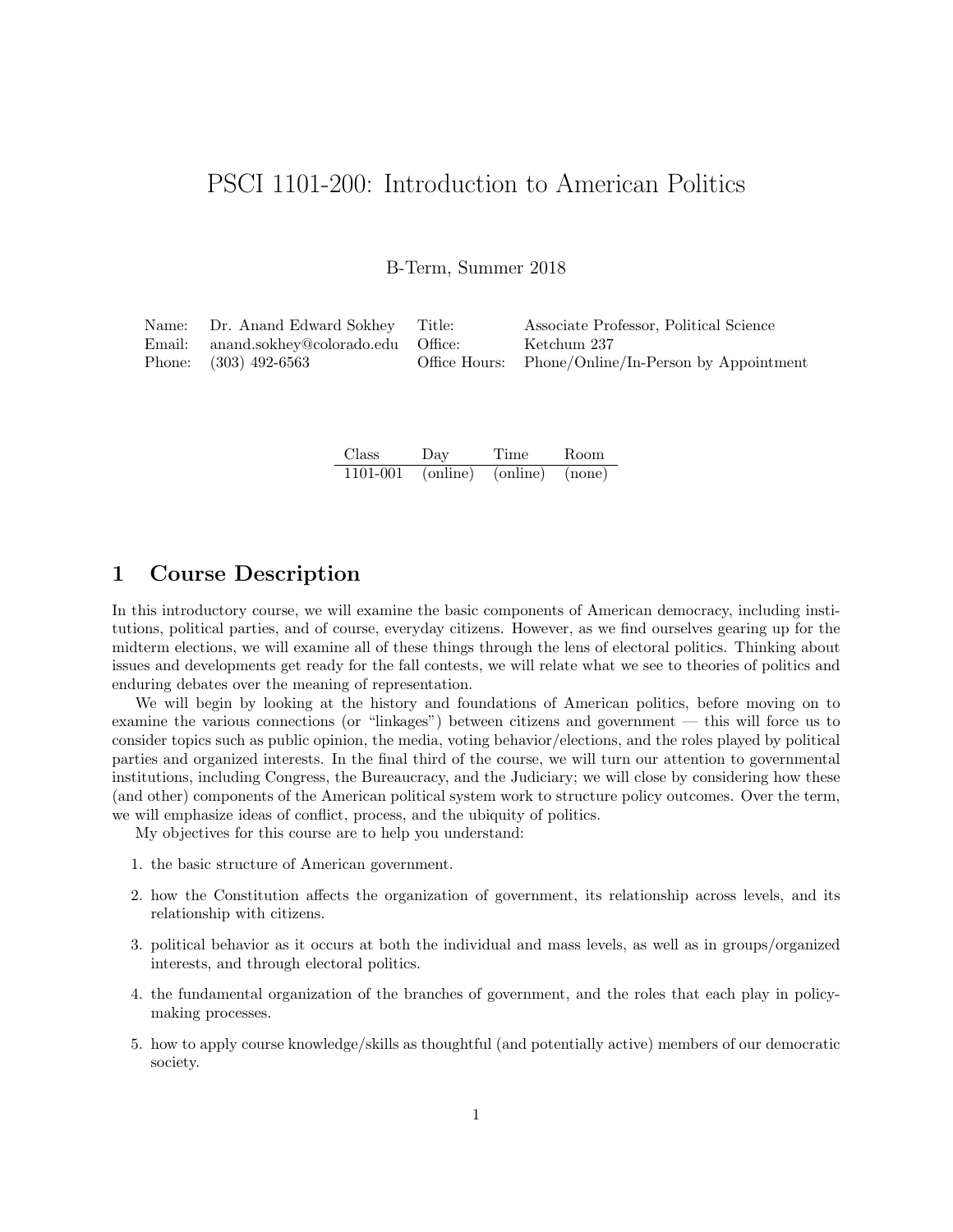Please note: Although we will follow an online format, this is a rigorous course, and includes a number of readings that are difficult. Students should expect to spend a significant amount of time on reading assignments (in addition to online discussion and evaluative activities).

# 2 A Comment on the Online Environment

While the substance and goals of this class remain unchanged from the conventional classroom, we will not meet for lecture and group discussion. Online classes provide you with flexibility and some control over your learning/the pace of material, but also require that you hold yourself to the broader schedule and required deadlines. Deadlines are firm (see below for details)—assignment and exam links close at specific times. It will also be important that you take the online discussion exercises seriously, as they will not only enhance your learning experience, but aid in the experience of your colleagues.

# 3 Course Requirements and Evaluation

### 3.1 Required Texts

I have ordered the following texts through CU's bookstore (though feel free to purchase them from the merchant of your choice). Used copies should be available for both texts (just be sure to get the right edition), and an e-version should be available for the Bianco and Canon text.

- 1. Bianco, William T. and David T. Canon. 2017. American Politics Today, 5th ed. Norton. ISBN 978-0393639834 ("APT")
- 2. Canon, David T., John Coleman and Kenneth R. Mayer, eds. 2017. Faultlines: Debating the Issues in American Politics, 5th edition. Norton. ISBN: 9780393603446 ("FL")

A copy of each of these texts has also been placed on two-hour reserve at Norlin library.

As part of course preparation, I expect you to follow current events/U.S. political news during the term. Other readings/materials may be made available through the course website on Canvas. Note: I reserve the right to make changes to the syllabus based on the pace and performance of the class. Please familiarize yourself with Canvas, and check it regularly for updates and announcements. I will also communicate with the class via email, and students are expected to check their CU email on a daily basis.

# 4 Grading and Grade Components

The system used to assign final course grades will be:

- A+:  $98-100$
- $A: 94-97$
- A-: 90-93
- B+: 87-89
- B: 84-86
- B-: 80-83
- $C+: 77-79$
- $\bullet$  C : 74-76
- C-: 70-73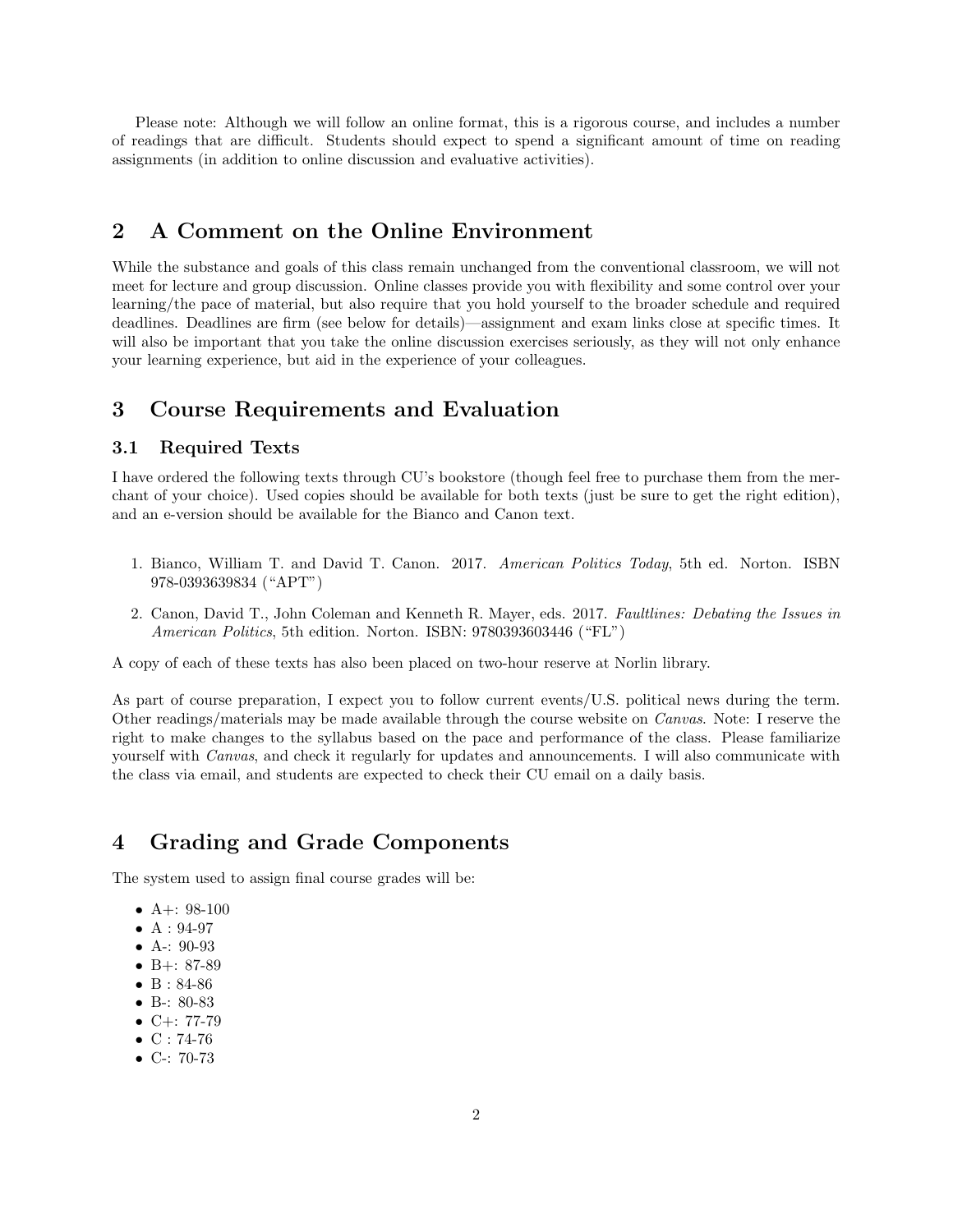- $D: 60-69$
- $F: 59$  and below

Final grades will be calculated based upon the following, and you must complete *all portions* of the course to receive a passing grade. I reserve the right to round grades up based on effort and improvement, but grades are not automatically rounded up/this is done at my discretion. (Note: Extra credit opportunities may arise— stay tuned.)

Josalyn Williams (Josalyn.Williams@Colorado.edu)—a Ph.D. student in the department of political science at CU—will assist with grading some course assignments. Josalyn has an M.A. in political science, years of research and teaching experience, and expertise in American politics. Feel free to contact either of us with questions about the course.

1. **Exams**: First "midterm"  $(20\%)$  + Second "midterm"  $(20\%)$  + Final  $(20\%)$ : **60%** 

There will be three exams, and each will be focused on the course material covered in assigned readings, lectures and class discussions. The exams are non-cumulative, and will consist of multiple choice and short answer items. I will remind everyone of what material will be covered on each exam a few days beforehand. The exams will be open book and open note.

Important: Once you start an exam, you will have exactly 1 hour to complete it (or to the published ending time for that exam (i.e., 11:30 pm MDT). After 1 hour the computer will automatically end your exam and submit the answers to us. Once you have begun an exam you will not be able to close and re-open it. Exams must be completed by 11:30 pm on the day on which they have been assigned—after that point you will be logged out and your answers submitted. (Late exams will not be accepted.)

A word of advice: Prepare for exams as you would for any regular, in-person, non-open book/note test. You only have one hour to complete exams, and thus not enough time to look up all material "on the fly."

2. Participation: Discussion Activities: 20%

The class is intended to be "interactive," meaning that I will ask for your input as we move through course material. In the online environment that means that during the term you will be required to comment on questions/topics that I post, and to comment on others' comments. Because our class is sizable, you will be assigned to one of two discussion groups based on whether the last number of your student ID is even or odd.

There will be 5 discussion topics during the term, with each being worth 4 pts. (for a total of 20 pts. towards your final course grade). For each topic you will be asked to do the following:

- (a) Post a 1 paragraph (i.e., 4-6 sentence) response to the topic/prompt (additional details will be written into the prompt/topic). (2 pts.)
- (b) Post a short (i.e., 3-5 sentence) response to two of your colleagues' posts. (1 pt. each, 2 pts. total)

Each discussion topic will take place over a window (generally 3 days), and all posts should be completed within said window. Posts that occur after 11:30 pm (MDT) on the day the discussion closes will not be counted towards the course participation portion of your grade. (Late posts will not be accepted.)

I ask you to please treat your colleagues with respect when asking questions, making comments, and otherwise participating in online discussion activities.

#### 3. Short Writing Assignments: 20%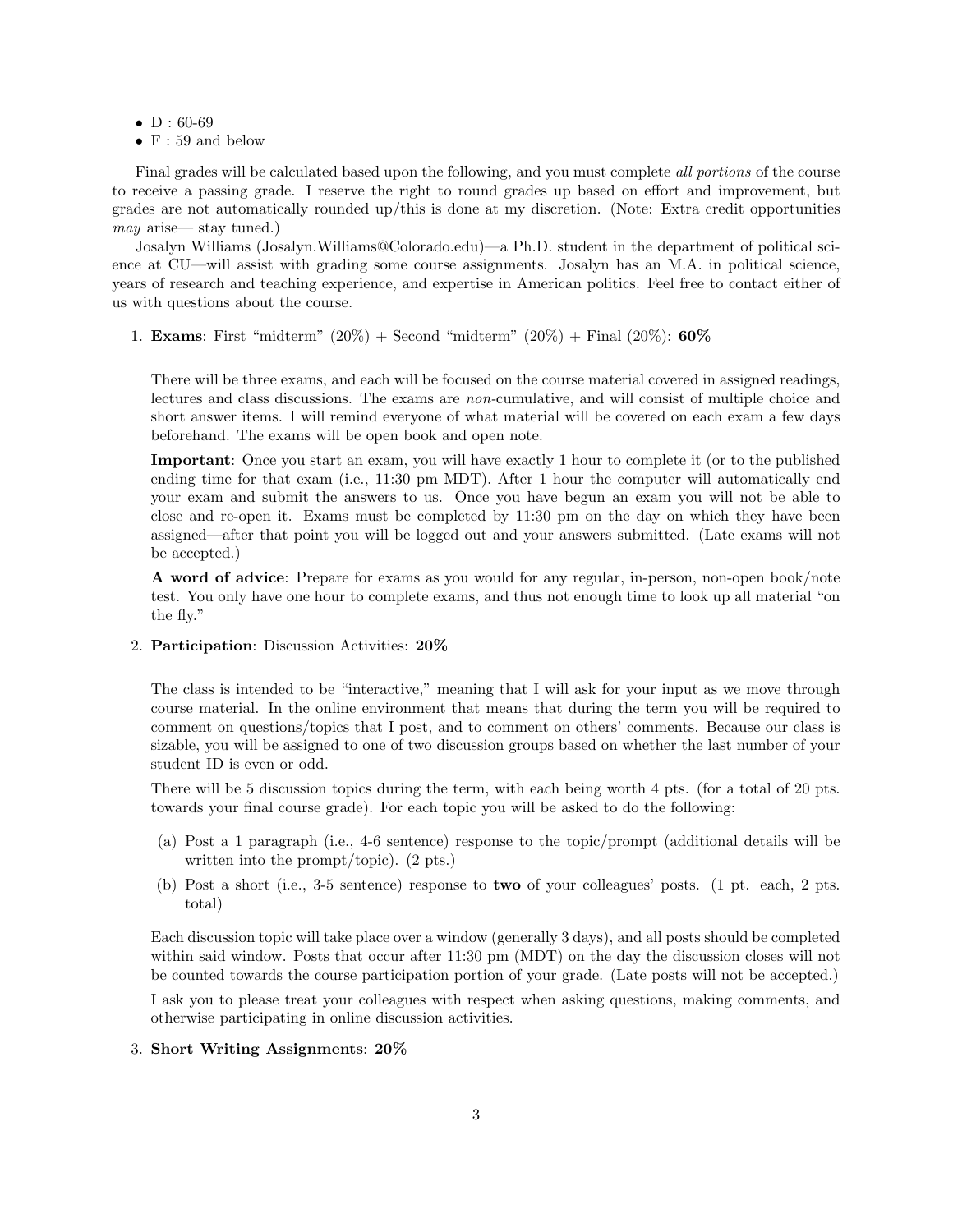During the course you will write two short essays (300-500 words each), with each being worth 10% of your final course grade. Prompts/specifics for these will be posted during the term, but in general, these will ask you to relate a course idea to something going on in contemporary politics. The short essays are to be submitted through the drop in Canvas, and must be uploaded by 11:30 pm (MDT) on the assigned date to receive credit (late assignments will not be accepted).

## 5 Course Policies

### 5.1 Politics and the Online Classroom Environment

During the course we will tackle subjects that evoke passion and controversy — this will be especially true given the current climate in American politics. You may disagree with others, and you may feel uncomfortable when you are confronted with certain information, opinions, or arguments. Working through and respecting differences is an important part of both higher education and democratic process — please try to be respectful of others and civil in tone when you ask questions or make comments.

### 5.2 Contacting Me

I am excited to be working with you this summer. If you have questions, please send an email to me and I will reply as soon as possible (usually in well-under 24 hours; if you do not hear back in 24 hrs., please email again). If your question requires a lengthy explanation/discussion, we can try to find a time to meet over the phone/via video conferencing/in-person. Whenever you contact me (or Josalyn), it is important to be professional, meaning that written communication must adhere to the following (if an email or note does not meet these criteria, you may not receive a response):

- (a) Please give your email a subject title that relates it to the class
- (b) Please address me respectfully.
- (c) Please clearly identify yourself.
- (d) Please use capital letters, periods, and appropriate grammar.
- (e) Please include information that helps me to respond to your question (i.e., take the time to explain your question, give sufficient detail, etc.)

### 5.3 Grading Policies and Standards

I will return graded material as promptly as possible. While I try to be very careful in grading, I am aware that sometimes mistakes happen. If you receive an exam or paper back and believe that a mistake has been made, I will be happy to talk to you about it. Under many circumstances, I will re-grade an entire paper or exam — note that this means that your grade may go up, go down, or remain the same.

## 5.4 Special Accommodations/Disability

I am more than happy to make special arrangements for students with documented disabilities that have been documented through Disability Services (colorado.edu/disabilityservices). If you qualify for accommodations because of a disability, please submit a letter from Disability Services in a timely manner (i.e., the first week of the course) so that your needs can be addressed. Disability Services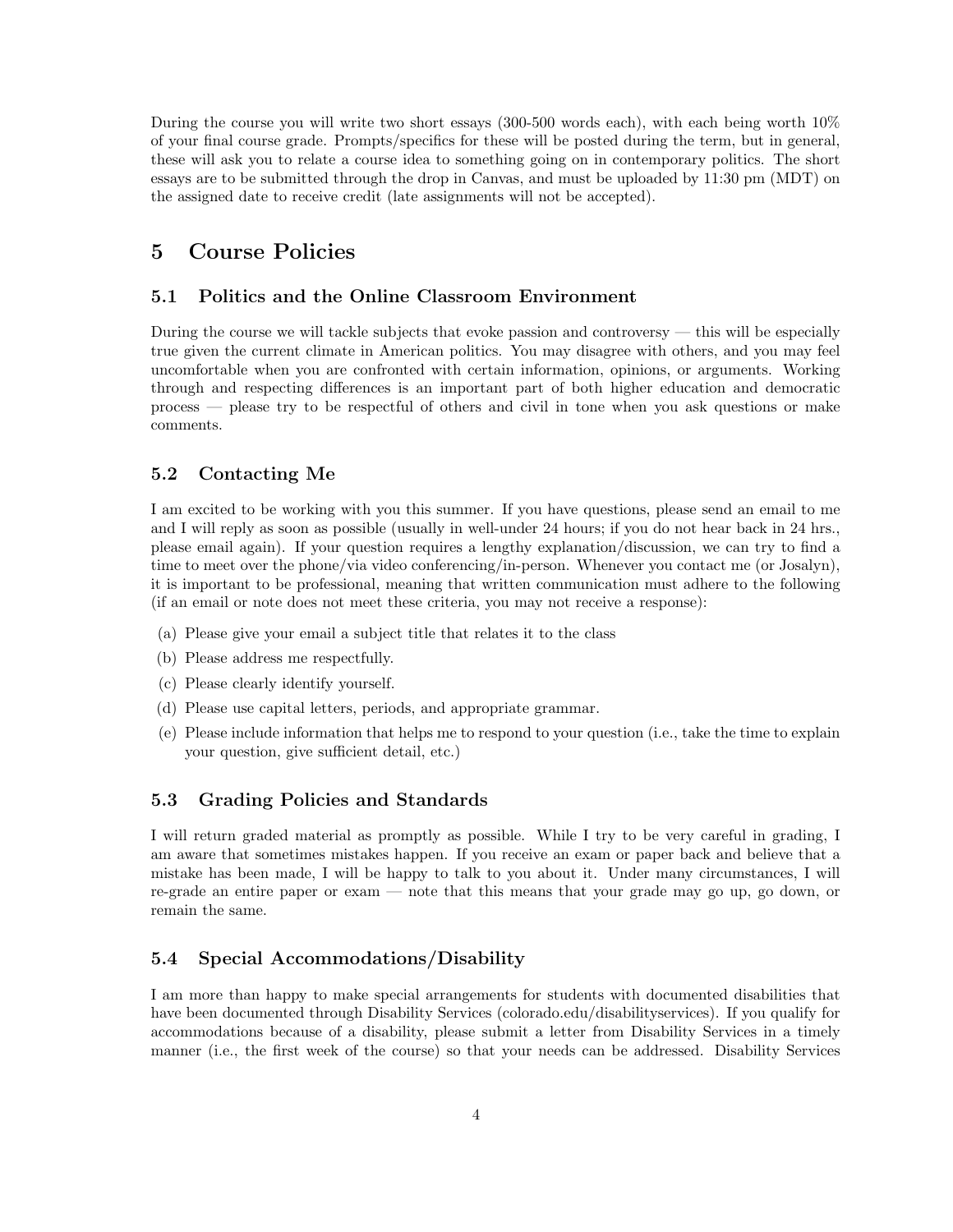determines accommodations based on documented disabilities. Contact Disability Services at 303-492- 8671 or by e-mail at dsinfo@colorado.edu. If you have a temporary medical condition or injury, see Temporary Injuries guidelines under the Quick Links at the Disability Services website and discuss your needs with me.

Campus policy regarding religious observances requires that faculty make every effort to deal reasonably and fairly with all students who, because of religious obligations, have conflicts with scheduled exams, assignments or required attendance. Please see full details at: http://www.colorado.edu/policies/observancereligious-holidays-and-absences-classes-andor-exams. Please notify me about potential conflicts in the first week of the term.

#### 5.5 Discrimination and Harassment

The University of Colorado at Boulder policy on Discrimination and Harassment (http://www.colorado.edu/policies/discrimination-and-harassment-policy-and-procedures), the University of Colorado policy on Sexual Harassment, and the University of Colorado policy on Amorous Relationships applies to all students, staff and faculty. Any student, staff or faculty member who believes s/he has been the subject of discrimination or harassment based upon race, color, national origin, sex, age, disability, religion, sexual orientation, or veteran status should contact the Office of Discrimination and Harassment (ODH) at 303-492-2127 or the Office of Judicial Affairs at 303-492-5550. Information about the ODH and the campus resources available to assist individuals regarding discrimination or harassment can be obtained at http://hr.colorado.edu/dh/Pages/default.aspx.

### 5.6 Academic Honesty

All students of the University of Colorado at Boulder are responsible for knowing and adhering to the academic integrity policy of this institution. Violations of this policy may include: cheating, plagiarism, aid of academic dishonesty, fabrication, lying, bribery, and threatening behavior. All incidents of academic misconduct shall be reported to the Honor Code Council (honor@colorado.edu; 303-735-2273). Students who are found to be in violation of the academic integrity policy will be subject to both academic sanctions from the faculty member and non-academic sanctions (including but not limited to university probation, suspension, or expulsion). Additional information regarding the Honor Code policy can be found online and at the Honor Code Office. If you violate the honor code, you will receive a "zero" on the assignment/portion of the course grade in question.

#### 5.7 Professional Courtesy and Learning Environment

Students and faculty each have responsibility for maintaining an appropriate learning environment. Those who fail to adhere to such behavioral standards may be subject to discipline. Professional courtesy and sensitivity are especially important with respect to individuals and topics dealing with differences of race, color, culture, religion, creed, politics, veterans status, sexual orientation, gender, gender identity and gender expression, age, disability, and nationalities. Class rosters are provided to the instructor with the student's legal name. I will gladly honor your request to address you by an alternate name or gender pronoun. Please advise me of this preference early in the term so that I may make appropriate changes to my records. For more information, see the policies on behavior and the student code.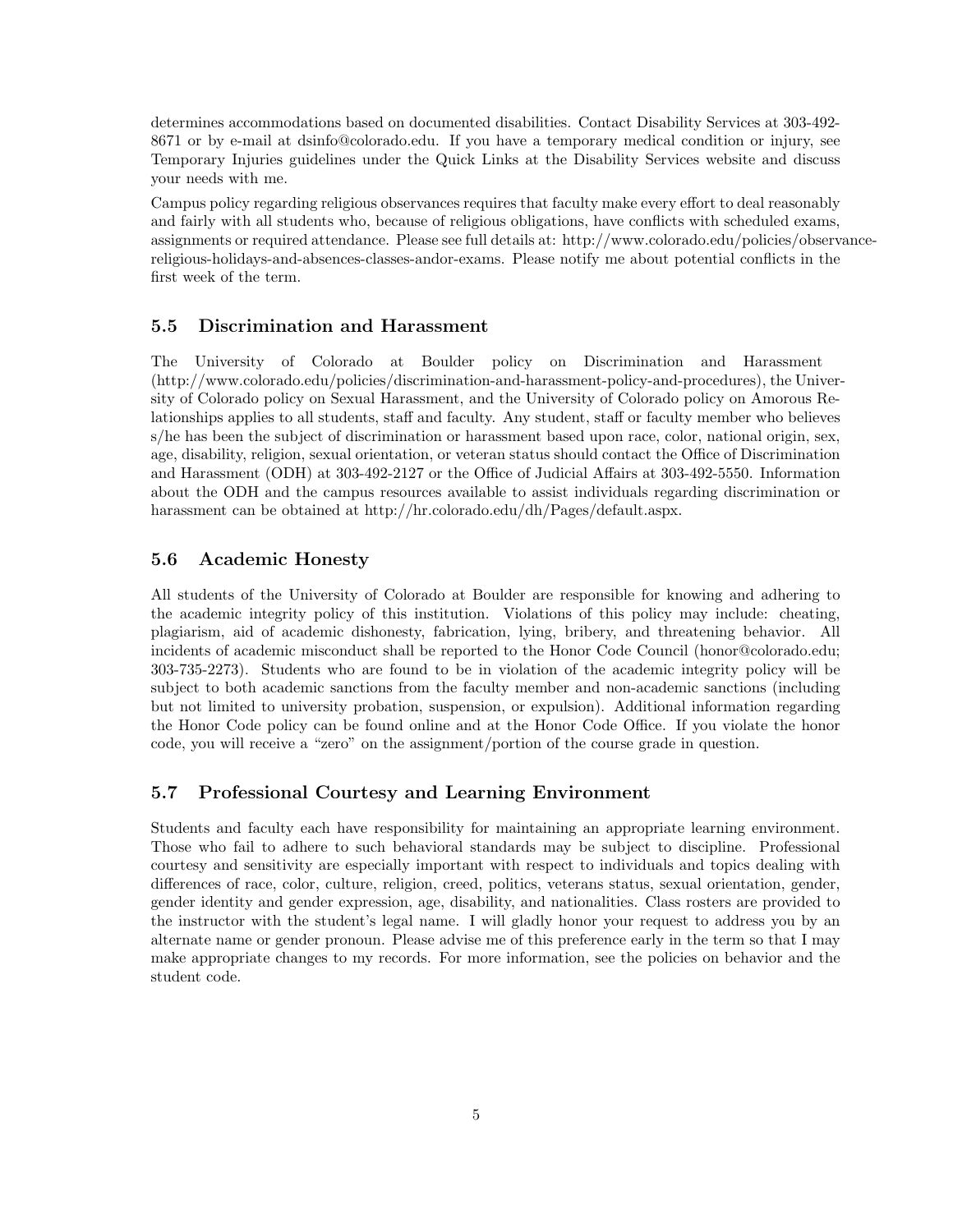# 6 Course Schedule and Reading Assignments

### 6.1 Foundations: American Government — History and Framework

#### Learning Objectives

- We will discuss the difference between "politics" and "political science."
- We will discuss the fundamental characteristics of American democracy.
- We will consider the ways in which the Constitution affects government's organization, the relationship between state and national governments, and the relationship between these governments and citizens.
- We will learn about the fundamental political principles underlying the U.S. Constitution.

#### Topics and Reading Assignments

- Unit 1: The American Political System Politics and Political Science Lecture 1: Introduction to the class, syllabus. Reading: read the syllabus Lecture 2: Course Concepts. Reading: Preface of American Politics Today (APT hereafter)
- Unit 2: Understanding American Politics Lecture 3: Course Themes (cont.). Reading: Chapter 1, APT; Chapter 1 in Faultlines (A chapter in Faultlines means all pieces within, not just the first selection (FL hereafter))
- Unit 3: The U.S. Constitution and the Founding

Lecture 4: Limited Government in the Constitution. Reading: Chapter 2, APT; Declaration of Independence, Articles of Confederation, The Constitution  $\mathcal{B}$  Amendments, and The Federalist Papers (pieces are located in the appendix of APT); Chapter 2, FL

- Unit 4: Federalism Lecture 5: Federalism, American Style. Reading: Chapter 3, APT; Chapter 3, FL
- Unit 5: Civil Liberties Lecture 6: Civil Liberties and Limited Government. Reading: Ch. 4, APT; Ch. 4, FL
- Discussion #1 opens, Friday, July 13 and closes Monday, July 16 at 11:30 pm MDT
- Exam 1 Due by Wednesday, July 18, by 11:30 pm MDT

## 6.2 (Mass) Politics: Citizens and "Linkages" to Government

#### Learning Objectives

- We will learn about the ways in which citizens participate in public affairs.
- We will learn about how cultural, economic, and social factors influence participation and preferences.
- We will think about how parties and interest groups connect citizens and government.